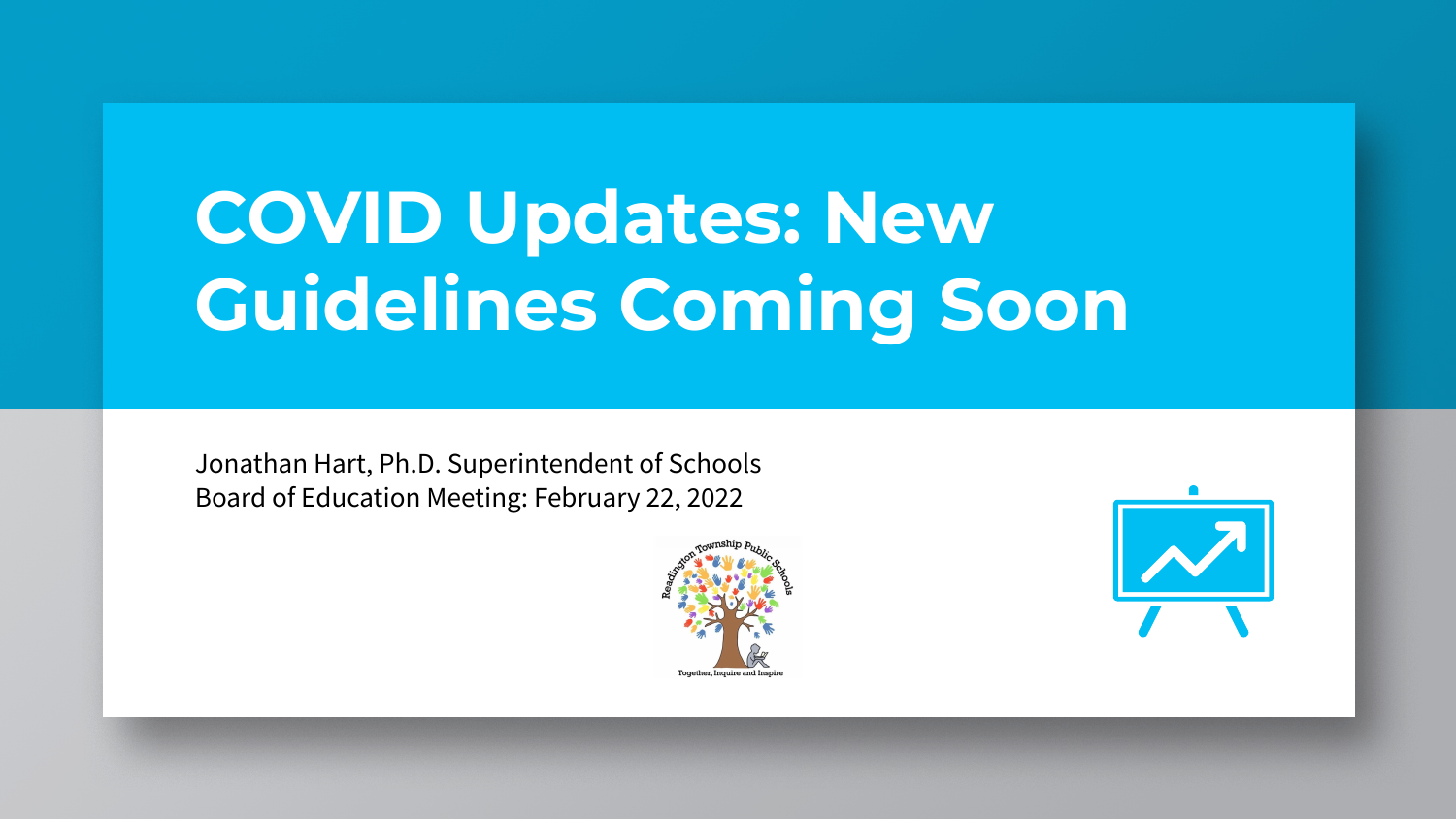### **OVERVIEW OF PRESENTATION**

- » Some statistics:
	- » Current case rates
	- » Current attendance
	- » Updates from our local DOH
- » Changes made to the mask mandate
- » Test to Stay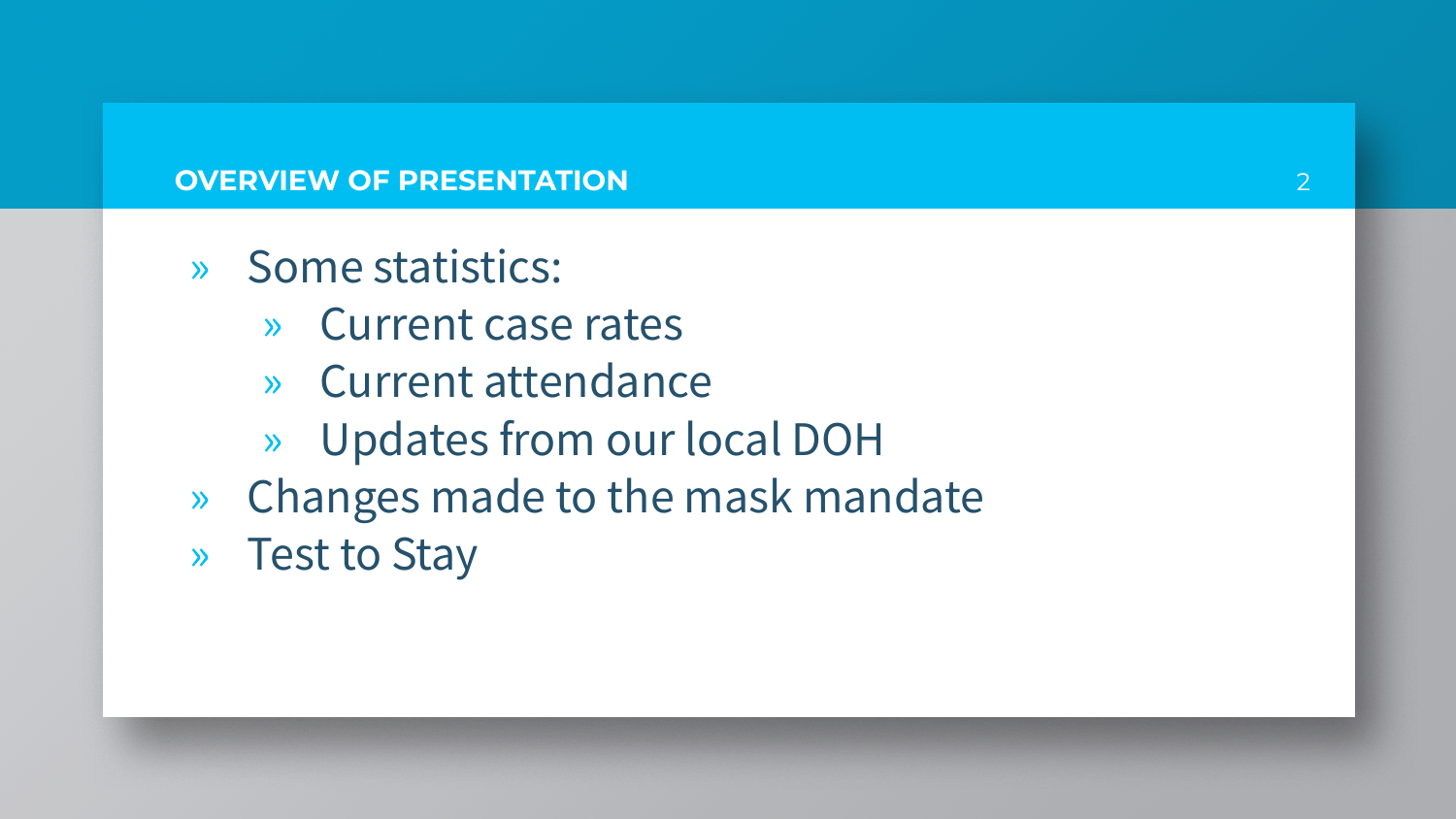#### **GUIDING PRINCIPAL…(still remains)**

Our goal is to prioritize **in-person**, **full-time** instruction to the extent possible. We are hoping for **minimal interruption** to students' instructional schedules. We will do this while balancing the requirements of the public health situation.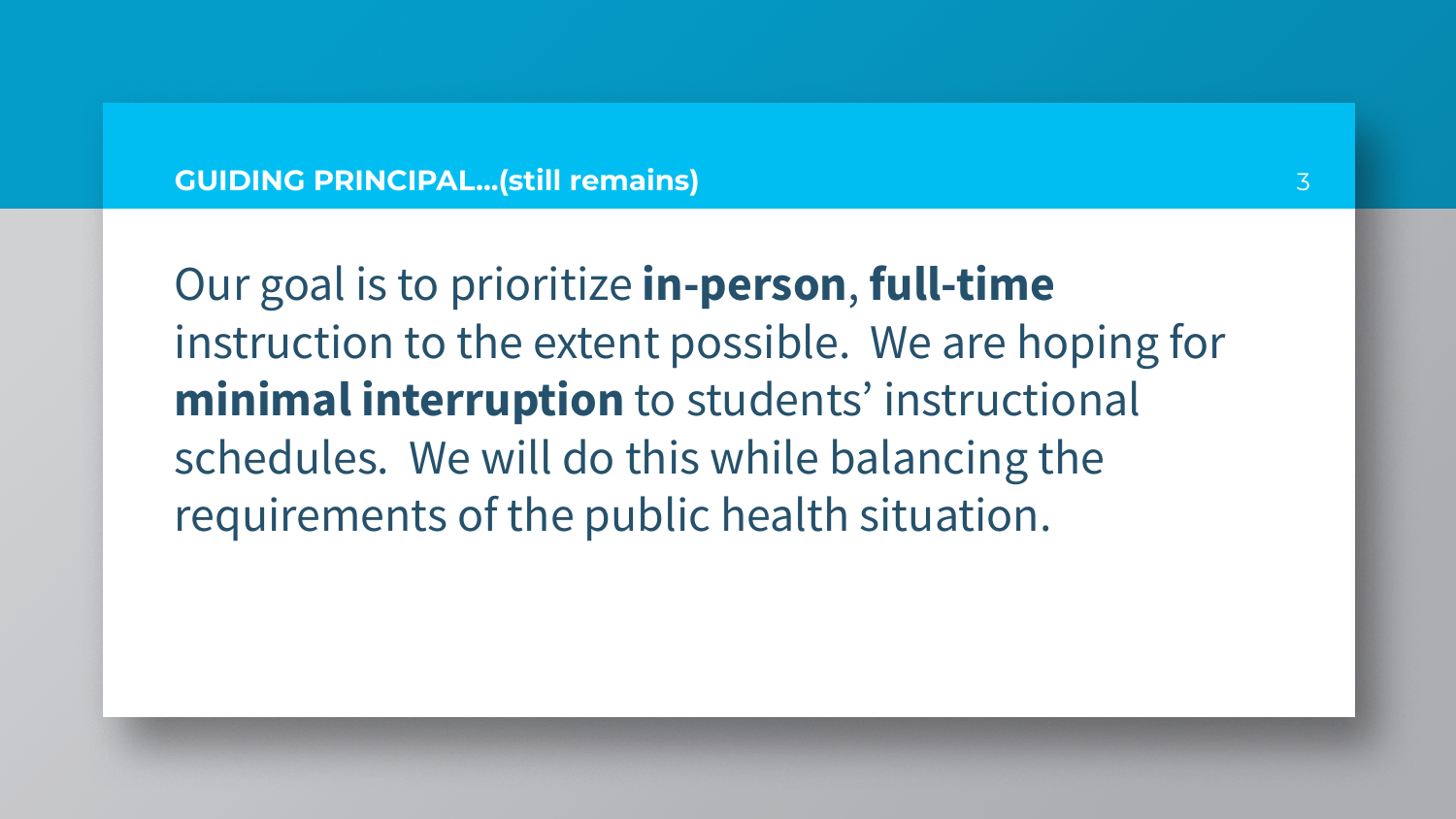# **Statistics**

1.

What is our case count? What did attendance look like?

4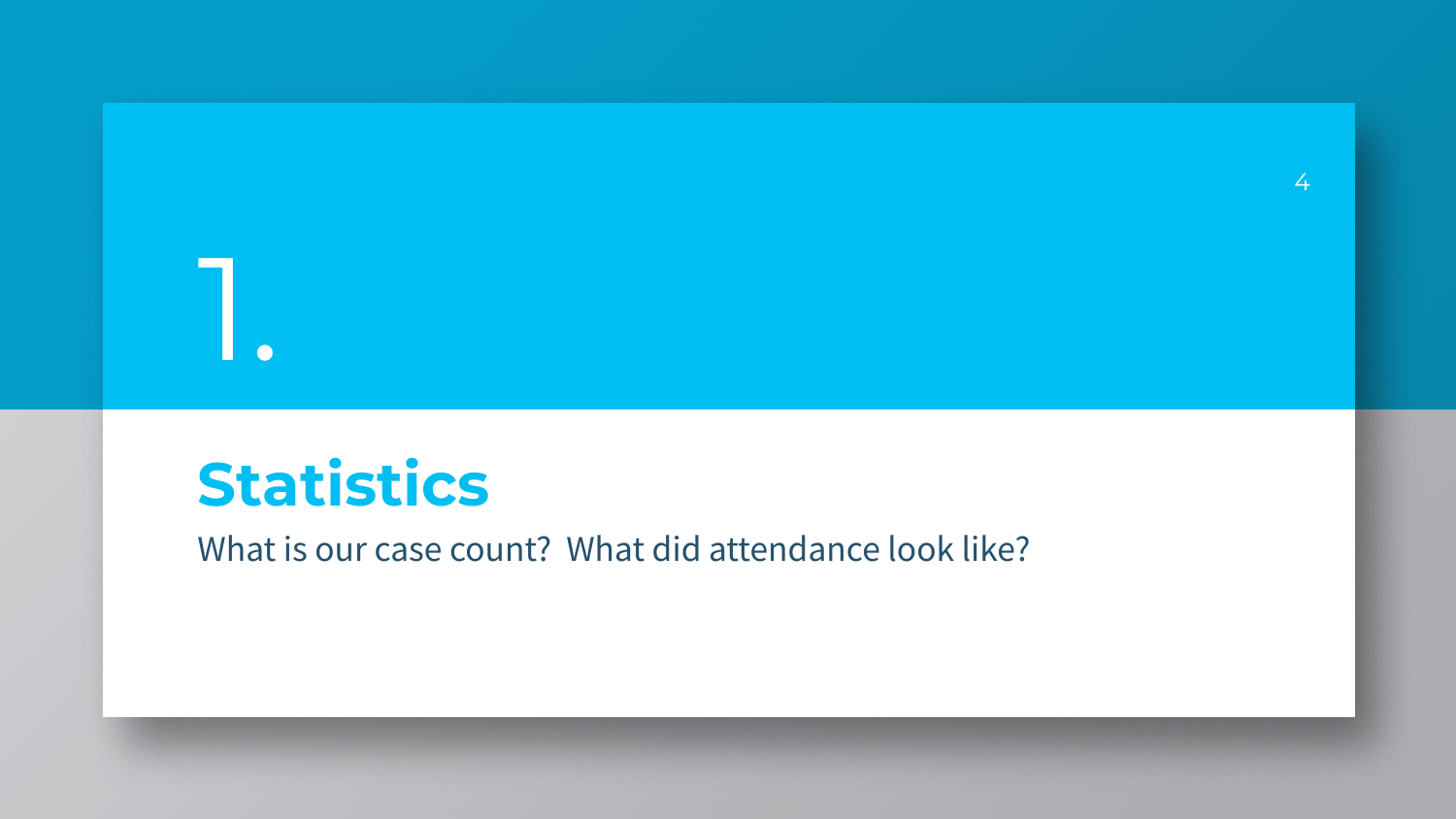# **Student Attendance (a Snapshot)** 5

| 2/15/22    |                |               |  |  |
|------------|----------------|---------------|--|--|
|            | <b>Virtual</b> | <b>Absent</b> |  |  |
| District:  | 11             | 66            |  |  |
| <b>RMS</b> | 1              | 18            |  |  |
| <b>HBS</b> | 0              | 19            |  |  |
| <b>TBS</b> | 7              | 15            |  |  |
| <b>WHS</b> | 3              | 14            |  |  |

| 2/17/22          |                |               |  |
|------------------|----------------|---------------|--|
|                  | <b>Virtual</b> | <b>Absent</b> |  |
| <b>District:</b> | 6              | 61            |  |
| <b>RMS</b>       | 3              | 16            |  |
| <b>HBS</b>       | Ω              | 18            |  |
| <b>TBS</b>       | 3              | 8             |  |
| <b>WHS</b>       |                | 19            |  |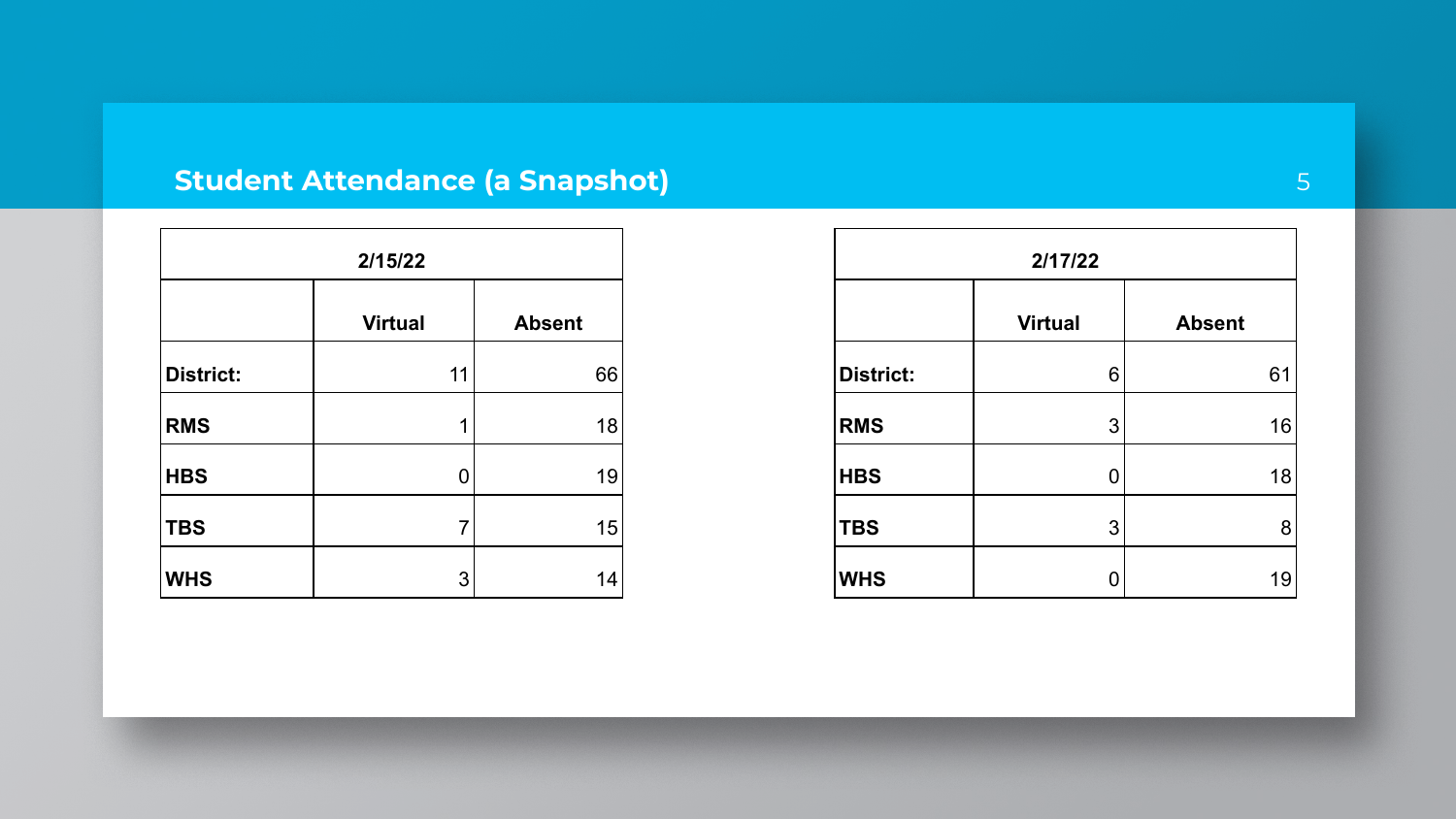**Positive Cases from the Dashboard**

# Positive Cases Dashboard: February and Total

| <b>Building</b>     | <b>Staff Members</b> | <b>Students</b> |
|---------------------|----------------------|-----------------|
| <b>RMS</b>          |                      |                 |
| <b>HBS</b>          |                      | 5               |
| <b>WHS</b>          |                      | 3               |
| <b>TBS</b>          |                      |                 |
| <b>BOE/District</b> |                      | х               |
| Total               |                      | 15              |

**February 2022**

**2021-2022**

| <b>Building</b>     | <b>Staff Members</b> | <b>Students</b> |
|---------------------|----------------------|-----------------|
| <b>RMS</b>          | 16                   | 110             |
| <b>HBS</b>          | 8                    | 82              |
| <b>WHS</b>          | 13                   | 77              |
| <b>TBS</b>          | 10                   | 81              |
| <b>BOE/District</b> | 11                   | X               |
| <b>Total</b>        | 58                   | 350             |
| Last Updated:       | 2/17/22              |                 |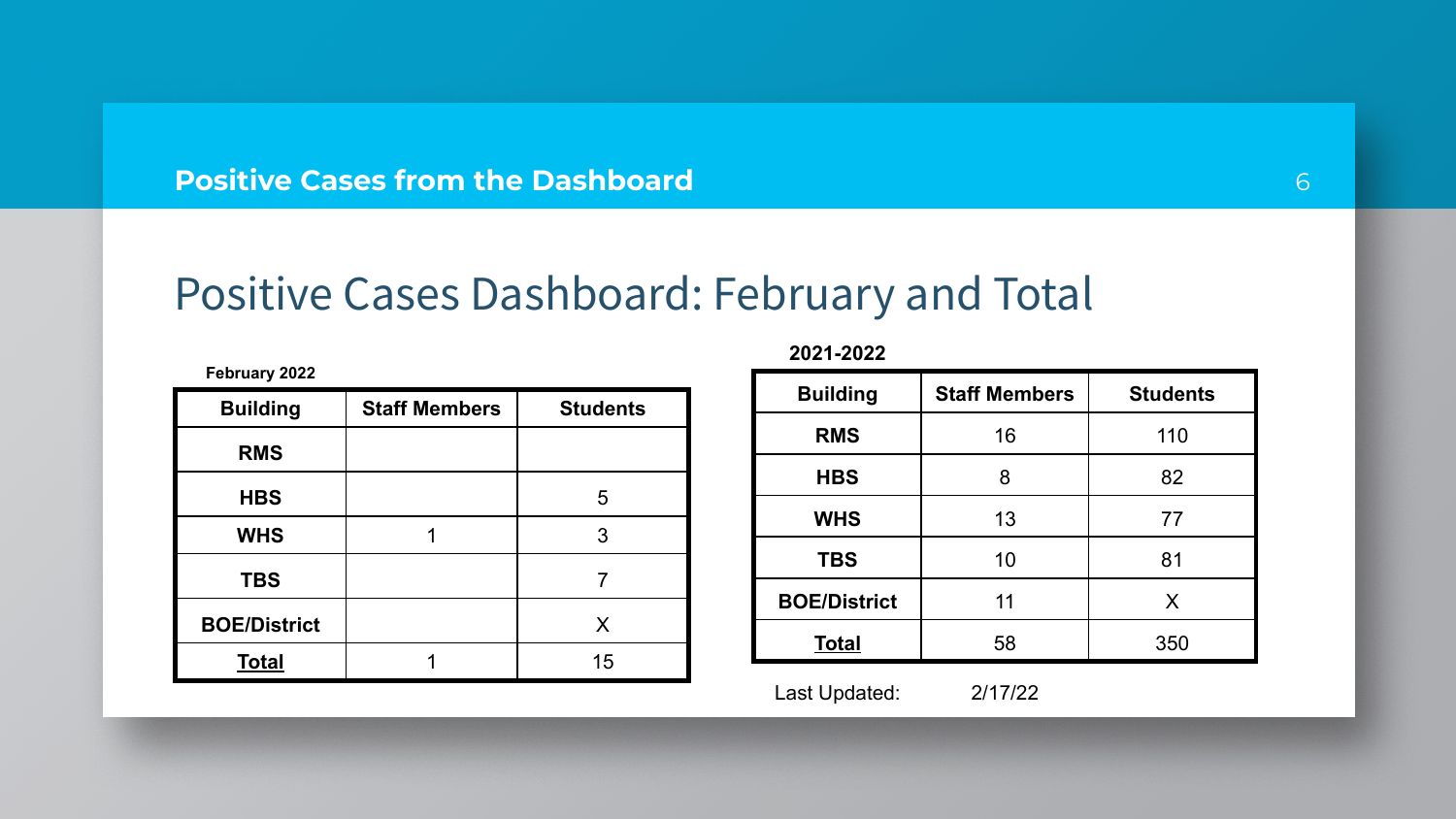# 2.

# **Masks in Schools**

What did the Governor announce? Are masks required at anytime after March 7?

7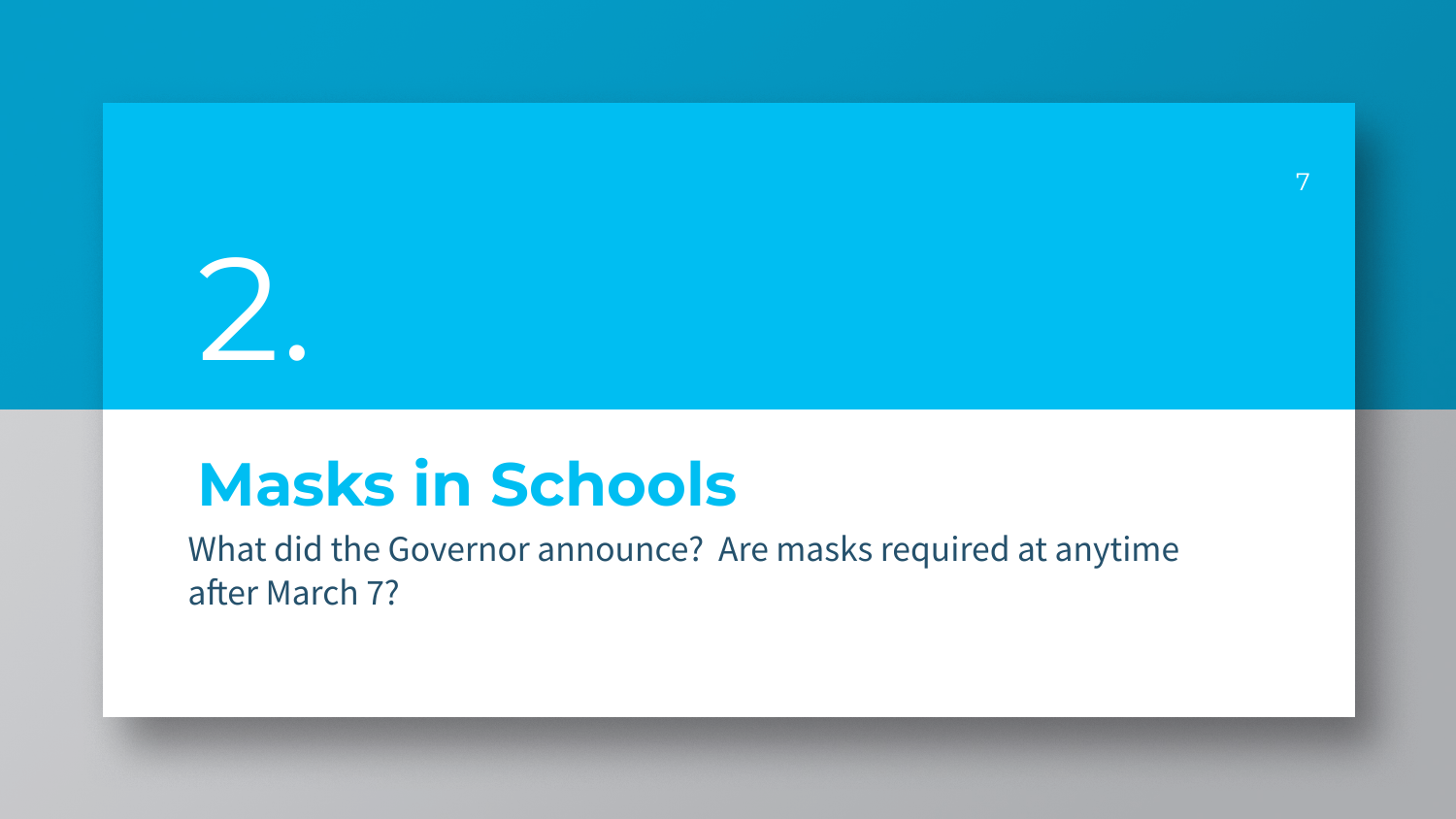#### **Governor's Announcement**

Masks will become optional in schools on March 7. The Department of Health is expected to update their K-12 School Guidelines prior to March 7. There may be instances when masks will be required in schools. This will likely be tied to local case rates

and/or transmission rates.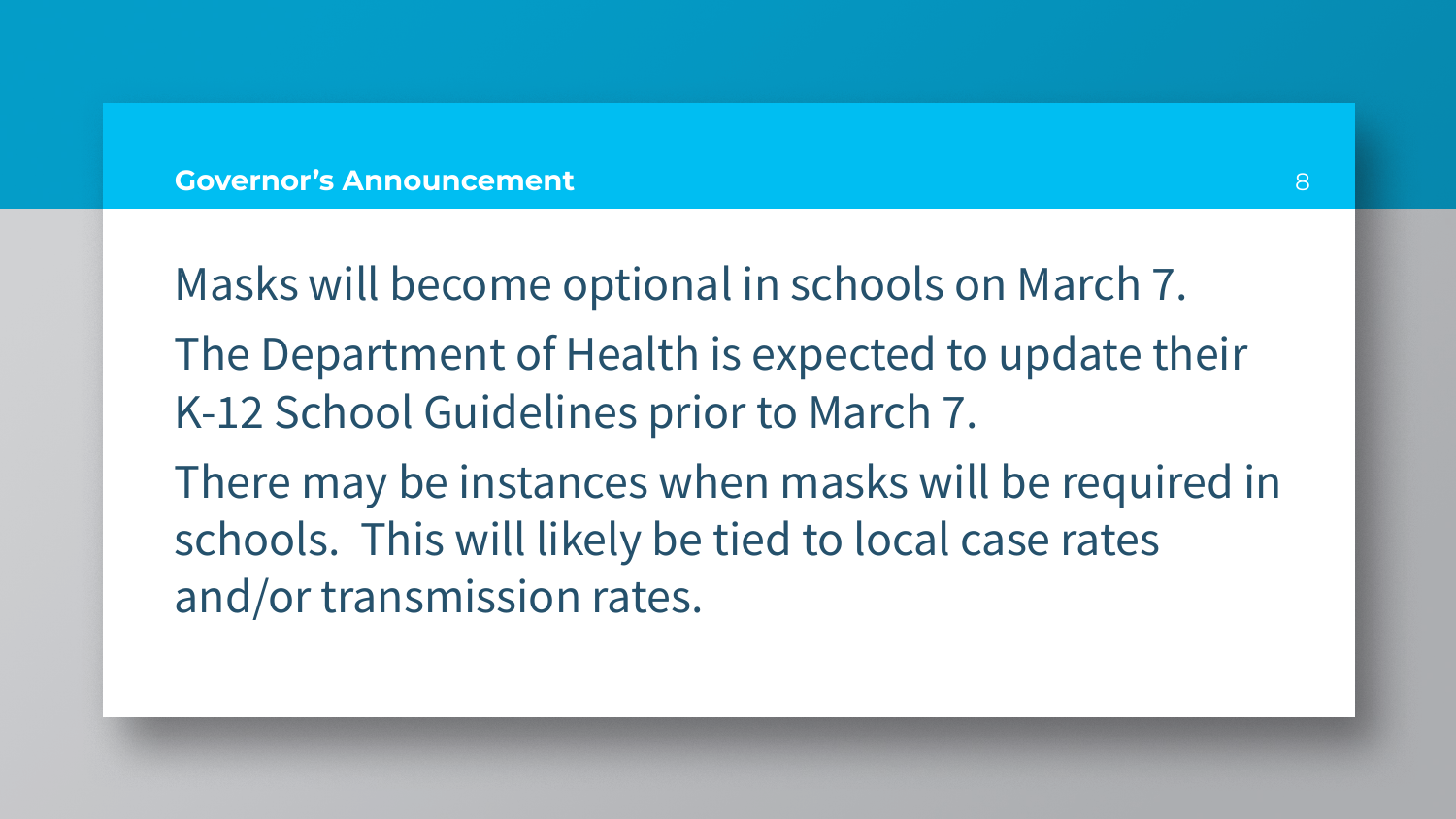## **Will Masks be Required at any Point During the School Day?**

# Yes.

Masks are required on **school buses**. This will remain even after March 7.

There is a federal regulation regarding public transportation and the mask requirement. This includes planes, trains, subways, etc.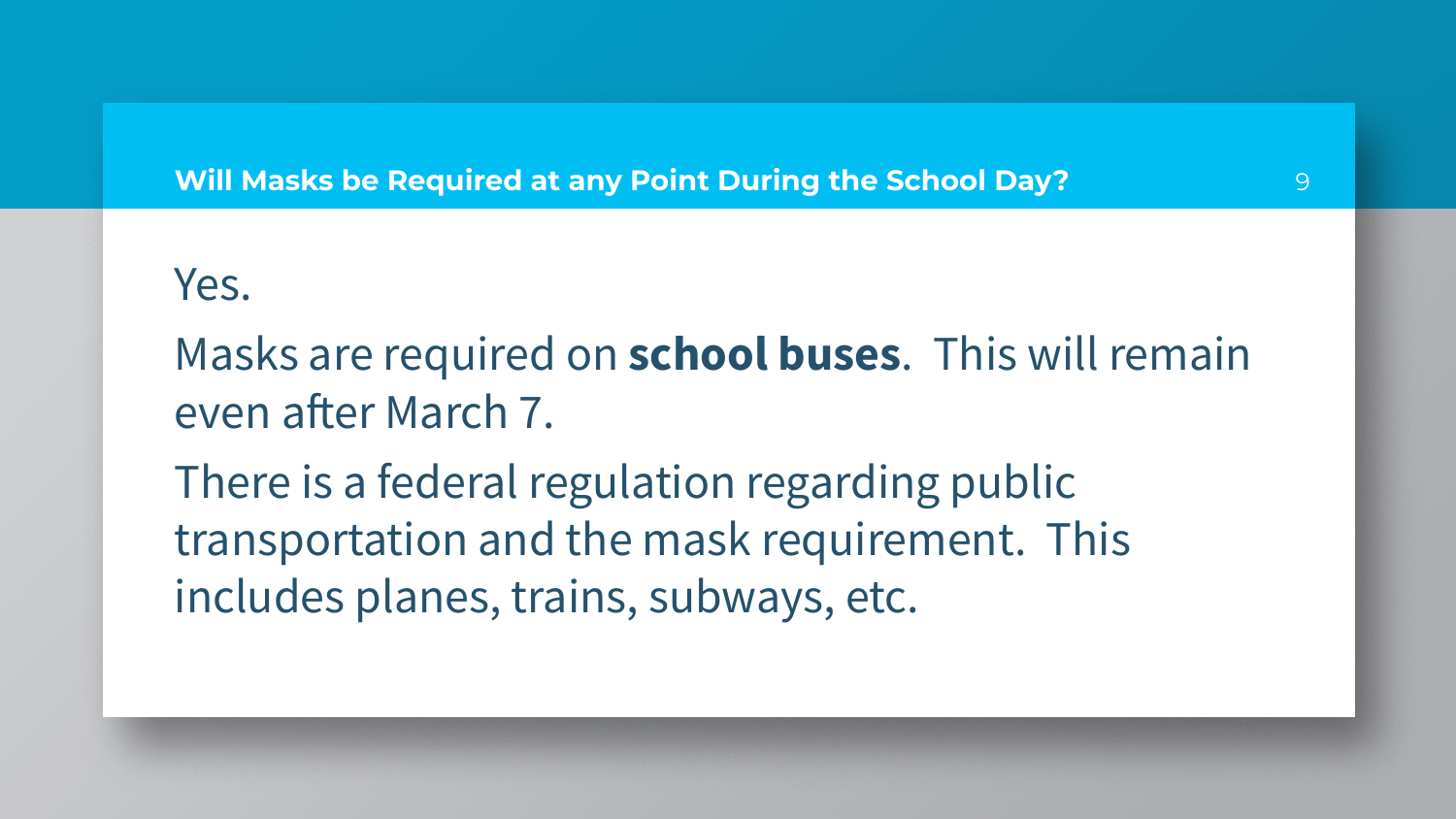

# **Test-to-Stay**

What is Test-to-Stay? How will it work?

10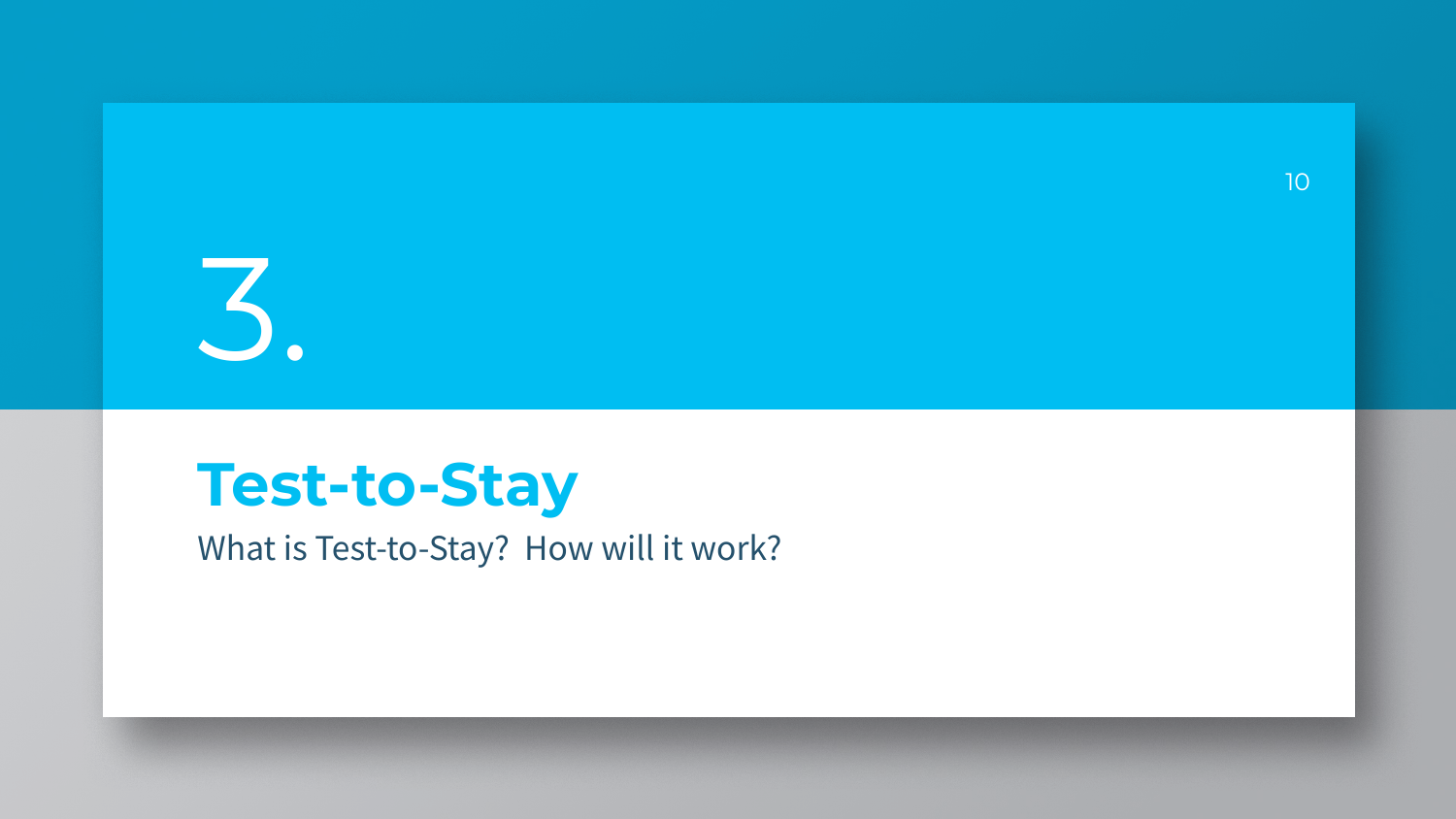#### **What is Test-to-Stay?**

Test to Stay (TTS) combines contact tracing and serial testing to allow **asymptomatic school associated** close contacts who meet the **criteria for quarantine and do not test positive** for COVID to continue in-person learning. This eliminates the need for quarantine if the above

criteria is met.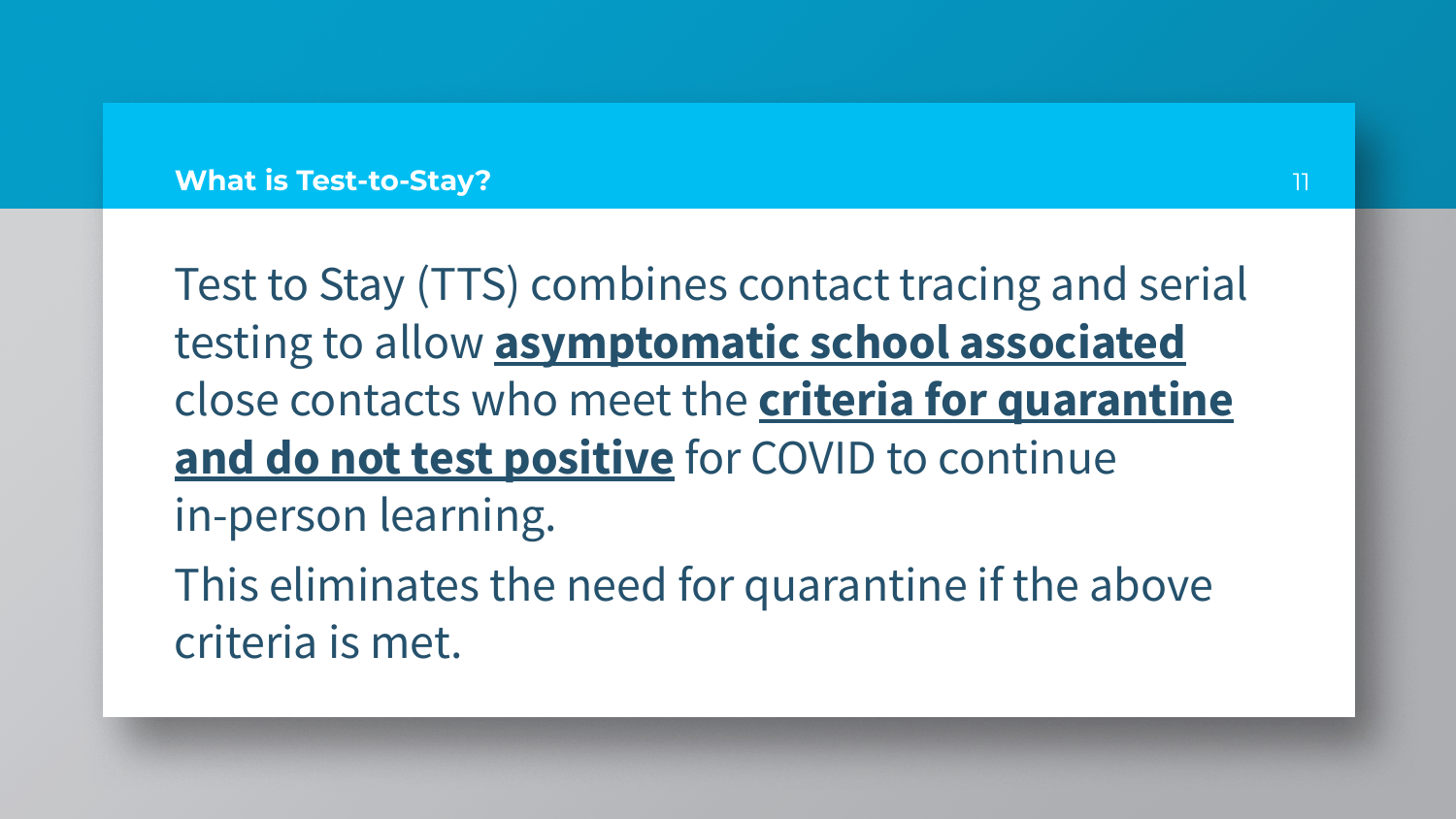## **Eligibility to Participate in Test-to-Stay**

# The child must:

- » Not have any signs or symptoms of COVID-19;
- » Meet the criteria of close contact in school;
- » Adhere to mask-wearing, except for eating/drinking;
- » Submit to multiple tests (at least 2).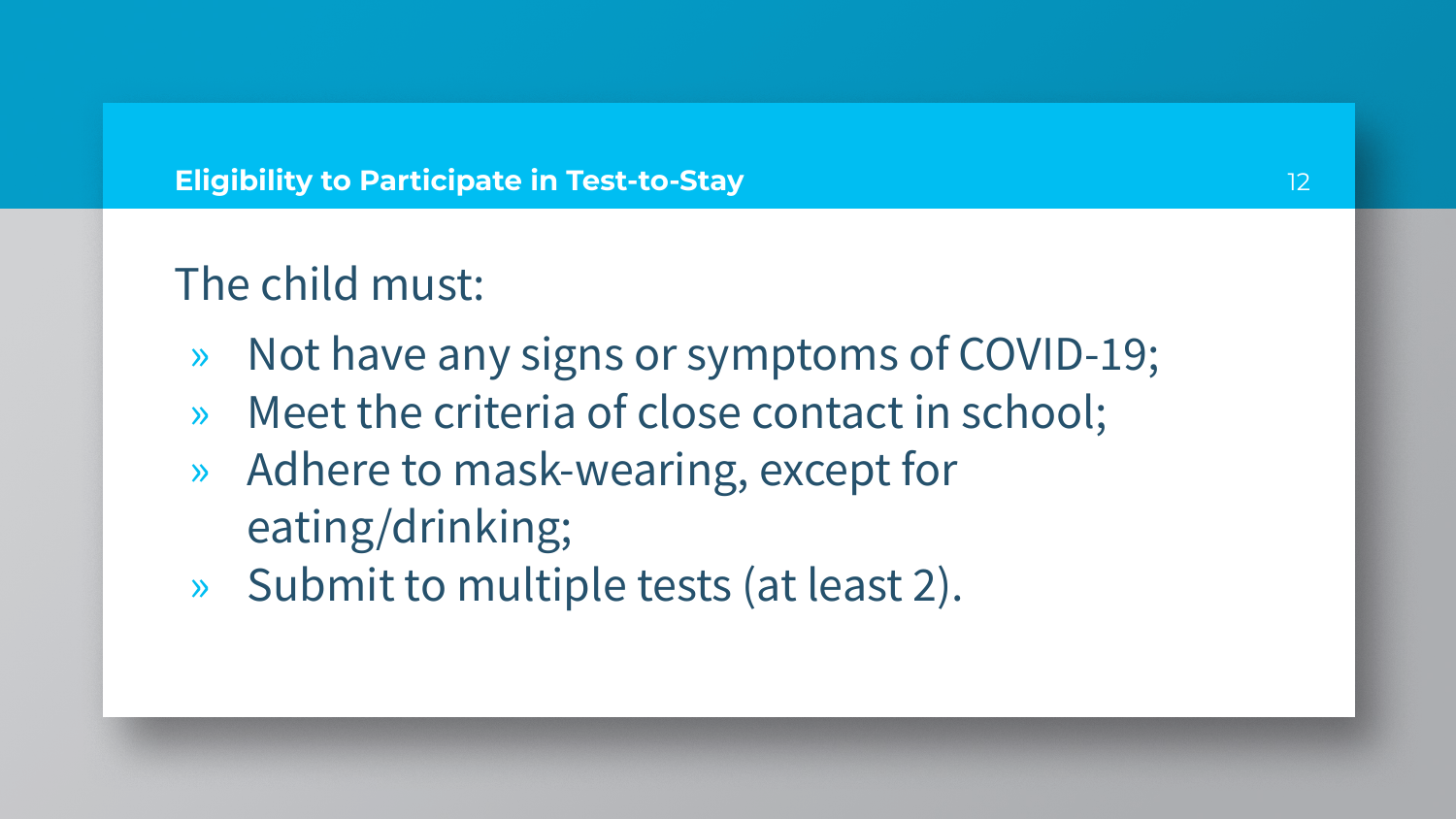#### **The Protocol**

Testing should occur at the school. However, the DOH offers an **alternative of home-based testing**.

The test must be a rapid antigen test.

Students should be tested immediately after notification of close contact. Testing continues every other day until day 5 or one additional test at day 5.

Any student testing positive will notify school immediately.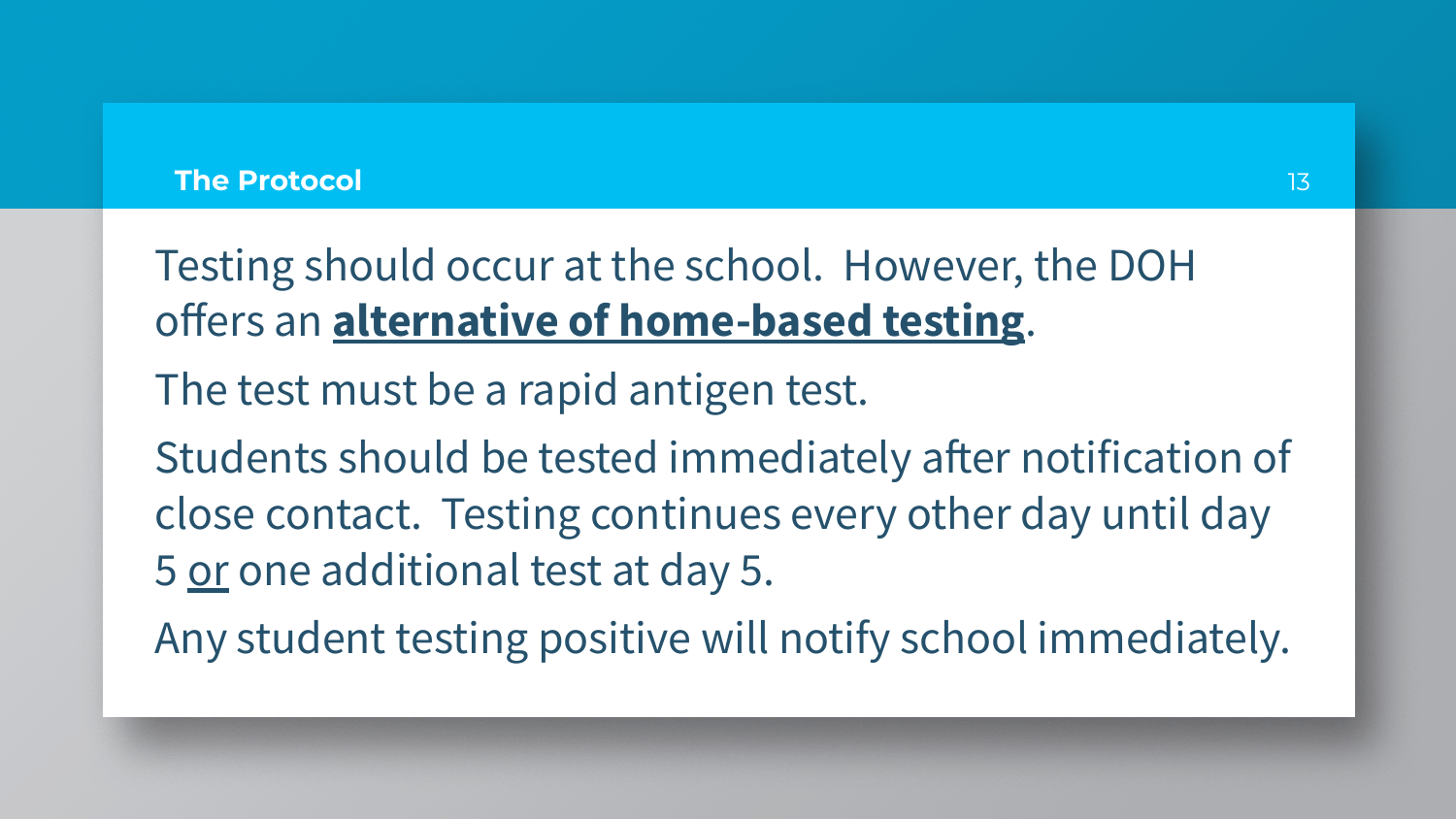#### **The Details**

We are still investigating the Test-to-Stay protocol.

Stay tuned for more information.

Meanwhile, if you are looking for testing options the [HCDOH](https://www.co.hunterdon.nj.us/Coronavirus/testingsite.html) has created a website.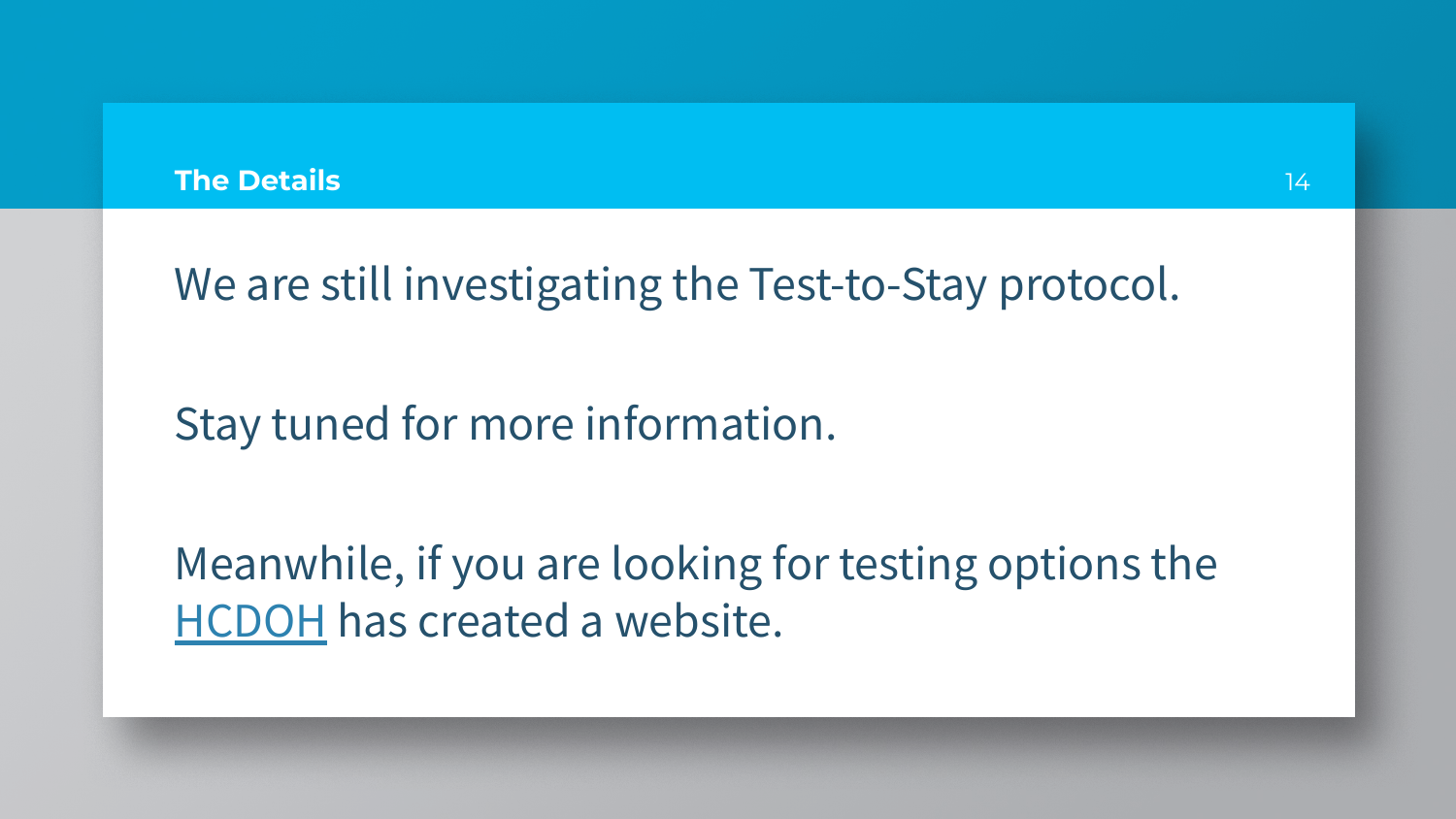**New COVID Reporting Form Online**

# Remember: Use the new COVID Reporting form! Our Nurses Thank You!